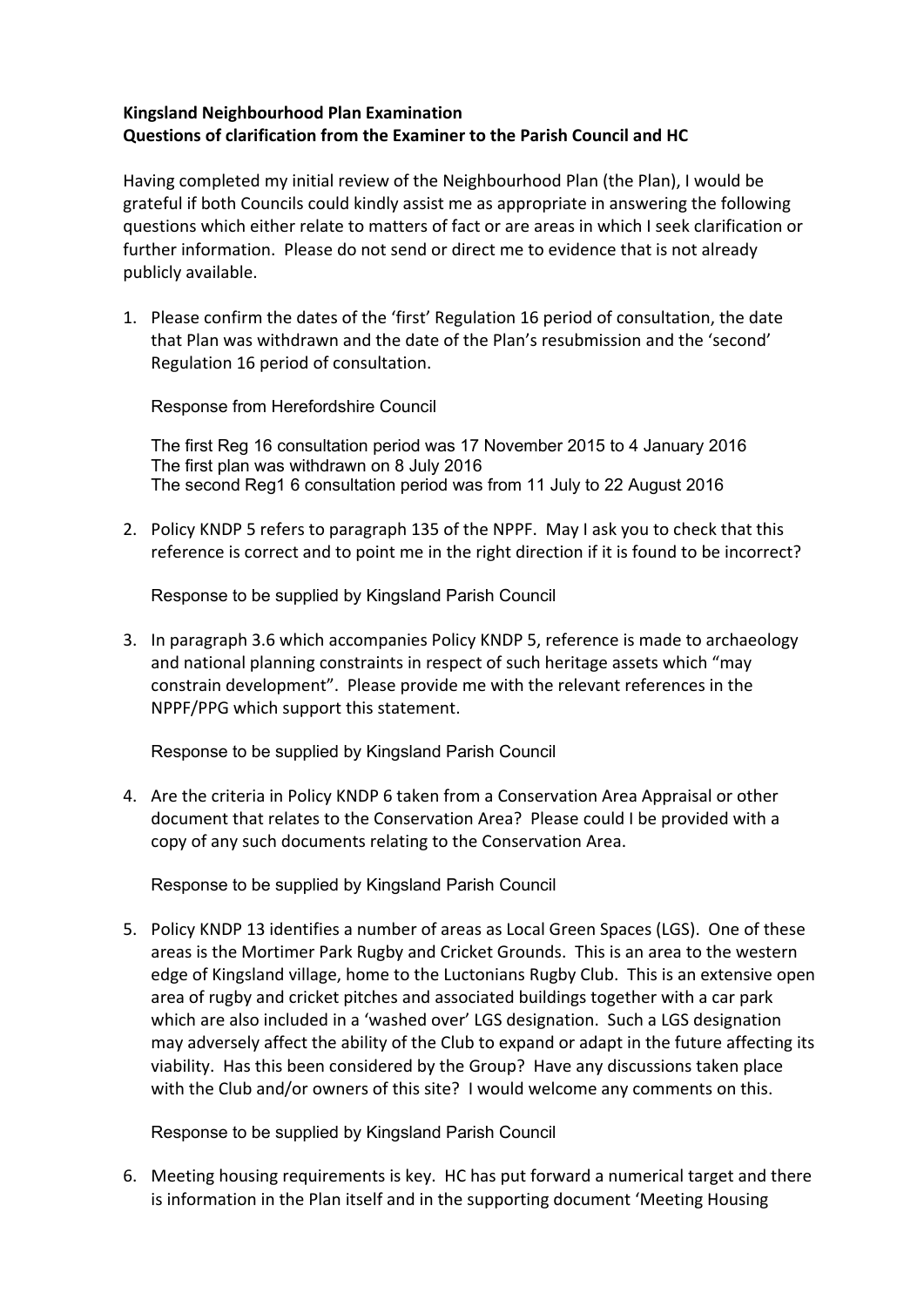Requirements in the Parish' to assist with this. It is necessary to check that the boundaries for the three settlements as proposed in the Plan will enable sufficient housing development to come forward to meet the Parish's minimum requirement over the Plan period. At my site visit I found all three boundaries to be drawn relatively tightly and I am particularly concerned given the Conservation Area in Kingsland that whilst there are potentially areas available for development, it is unlikely development could go ahead without harm being caused to the Conservation Area. Therefore whilst these sites might in theory be developable, their location within or close to the Conservation Area may render any development unacceptable.

 I would therefore find it helpful to receive an updated list of dwellings constructed and commitment sites (those with planning permission but not yet constructed) from 2011. In addition if these could be shown on a map alongside the proposed settlement boundary for Kingsland, that would be most helpful. This work looks to have been started through the 'Meeting Housing Requirements in the Parish' document of June 2016, but it would be extremely helpful to have all the Kingsland sites shown on one map.

 I am requesting this information (which I realise will cause a considerable amount of work to be done) because one option might be to include those sites with permission within the Kingsland settlement boundary. Another option might be to remove the settlement boundaries from Cobnash and Shirlheath to allow the potential for more development in those settlements in line with Core Strategy policies. These two options are not exclusive. I would be pleased to receive any thoughts on these options or any others that come to mind.

 I have also requested any documentation relating to the Conservation Area in question 4 which will also help with this query.

 In addition it would appear that the settlement boundaries were drawn up by the Group based on a walkabout and other criteria outlined in the Plan. Please send me a copy of the Walks Report and if there is any other information publicly available or previously published about the basis of the boundary definitions I would welcome having sight of this.

Response to be supplied by Kingsland Parish Council

7. Paragraph 6.6 on page 44 of the NP refers to a site 'land north of Longford' and a change in designation; please could this site be indicated on the map as part of the request above and more information given on the change in designation.

Response to be supplied by Kingsland Parish Council

8. Paragraph 6.16 on page 49 of the Plan refers to Local Wildlife Sites. It refers to a specific site, land at Kingsleane, to the south west of Kingsland village. It indicates that although this land has been identified as a Local Wildlife Site in the Core Strategy, it is understood that it is now unlikely to meet the criteria and surveys should be required. Please could this comment be clarified.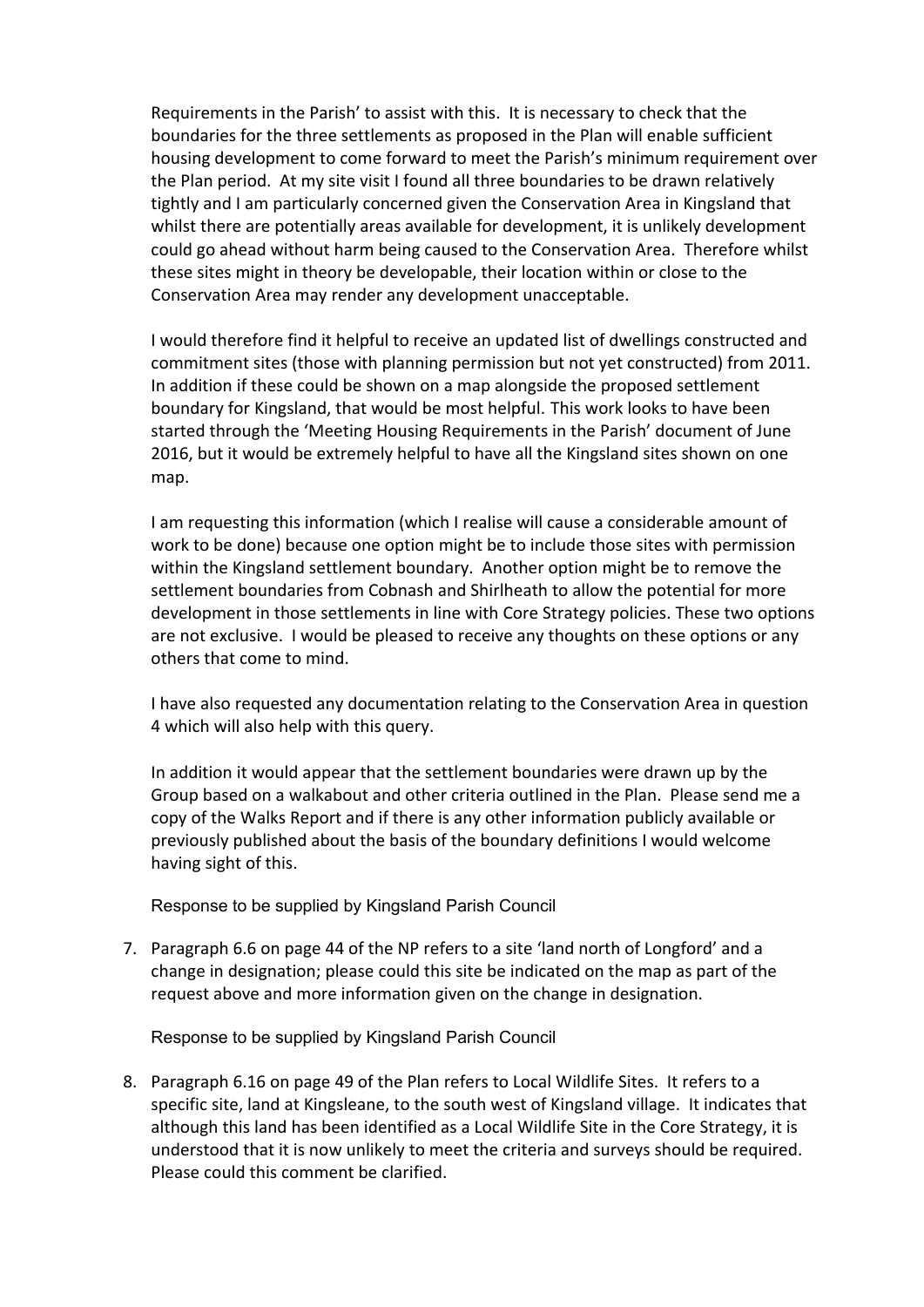Response to be supplied by Kingsland Parish Council

Additional information from Herefordshire Council.

 The Council's Ecologist response to the planning application associated with this site (P143252/F) indicated 'it is sad that a more sensitive solution for this site could not have been proposed to conserve the Special Wildlife Site interest as had been done under the previous S39 agreement prior to any planning application. However, I am bound to accept the recommendations for enhancement proposed by the ecological and amended landscape reports given the substantial and unrealistic prospect of fully re‐creating and maintaining the habitat for which the site itself was designated'

9. For Cobnash and Shirlheath, comments are made that a certain number of sites are available, but a fewer number are known to be available at this point in time (10 and 5 for Shirlheath, page 46 of the Plan and 9 and 6 for Cobnash, page 47 of the Plan). Please explain what is meant.

Response to be supplied by Kingsland Parish Council

Additional information from Herefordshire Council



Attached is a recent appeal decision for Crossways, Shirl Heath which may be of interest to the Examiner.

 It may be the case that on receipt of your anticipated assistance on these matters that I may need to ask for further clarification or that further queries will occur as the examination progresses. Please note that this list of clarification questions is a public document and that your answers will also be in the public domain. Both my questions and your responses should be placed on the Councils' websites as appropriate.

 With many thanks. Ann Skippers 6 April 2017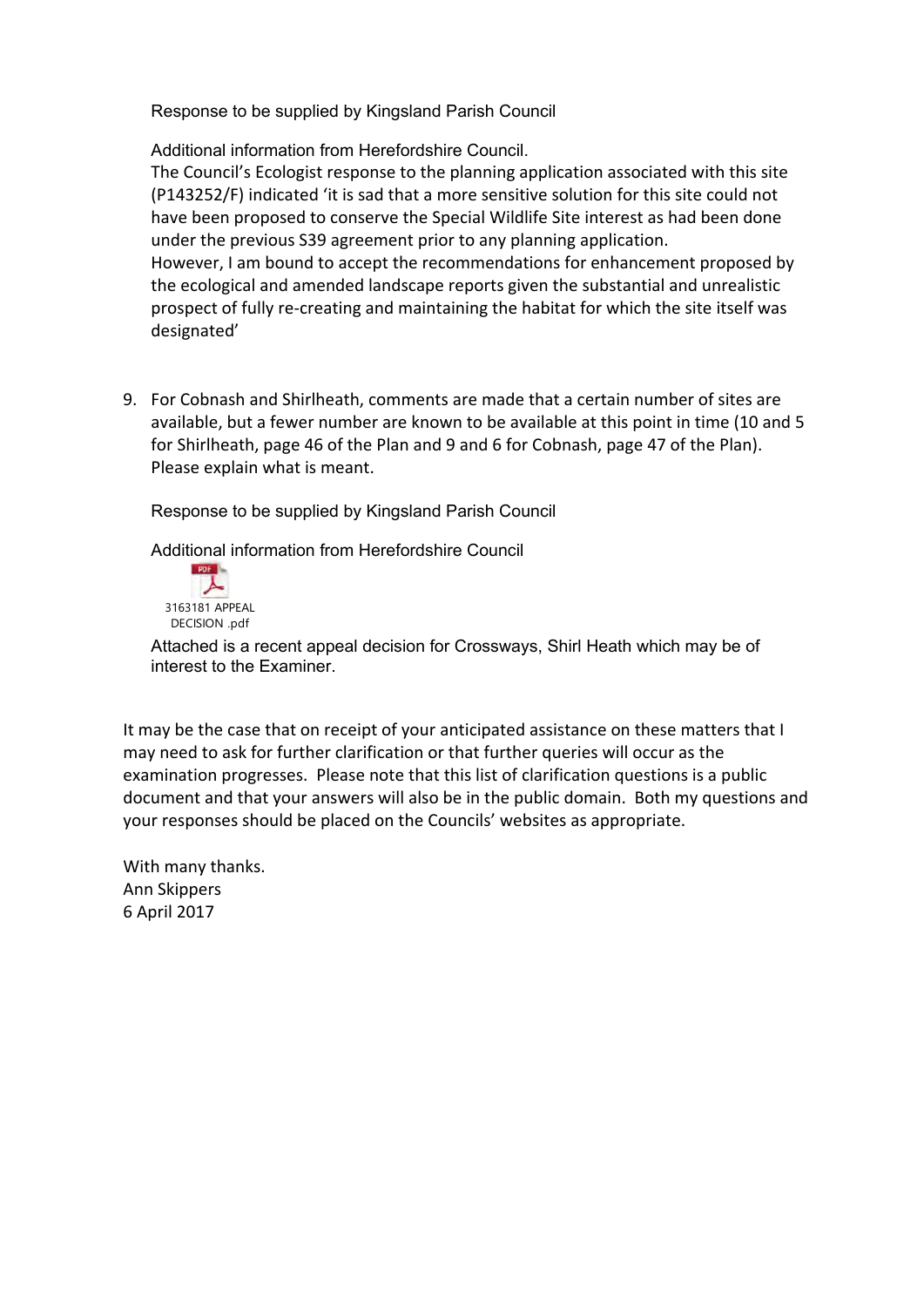

# **Appeal Decision**

Site visit made on 28 March 2017

## **by D Boffin BSc (Hons) DipTP MRTPI Dip Bldg Cons (RICS) IHBC**

 **an Inspector appointed by the Secretary of State for Communities and Local Government Decision date: 20 April 2017** 

#### **Appeal Ref: APP/W1850/W/16/3163181 Land adjoining Crossways, Shirlheath, Kingsland, Leominster, Herefordshire HR6 9RF**

- The appeal is made under section 78 of the Town and Country Planning Act 1990 against a refusal to grant planning permission.
- The appeal is made by Hereford Oak Buildings Ltd against the decision of Herefordshire Council.
- The application Ref 162629, dated 10 August 2016, was refused by notice dated 31 October 2016.
- The development proposed is 6 No dwellings and 4 No garages.

### **Decision**

1. The appeal is dismissed.

#### **Main Issues**

- 2. The main issues in this case are:-
	- The effect on the character and appearance of the area; and
	- Whether the site would be a suitable location for dwellings having regard to the housing strategy of the development plan.

### **Reasons**

#### *Housing land supply*

- 3. Both parties agree that the Council cannot demonstrate a 5 year supply of housing land (HLS) as required by paragraph 47 of the National Planning Policy Framework (Framework). The Council have stated that they can currently demonstrate 4.39 years of HLS.
- 4. Where the Council is unable to demonstrate a 5 year HLS, paragraph 49 of the Framework indicates that relevant policies for the supply of housing should not be considered up-to-date. Furthermore, paragraph 49 of the Framework states that all housing applications should be considered in the context of the presumption in favour of sustainable development.
- presumption in favour of sustainable development. 5. It is, therefore, necessary to consider whether there are any adverse impacts that would significantly and demonstrably outweigh the benefits of the proposal.

#### *Character and appearance*

 6. The appeal site comprises part of an undeveloped field adjacent to a junction on the A4410 with a road that leads to the settlement of Shirlheath. There are fields to the north, east and south of the appeal site. I note that the fields to the east do contain buildings which appear to be associated with an equestrian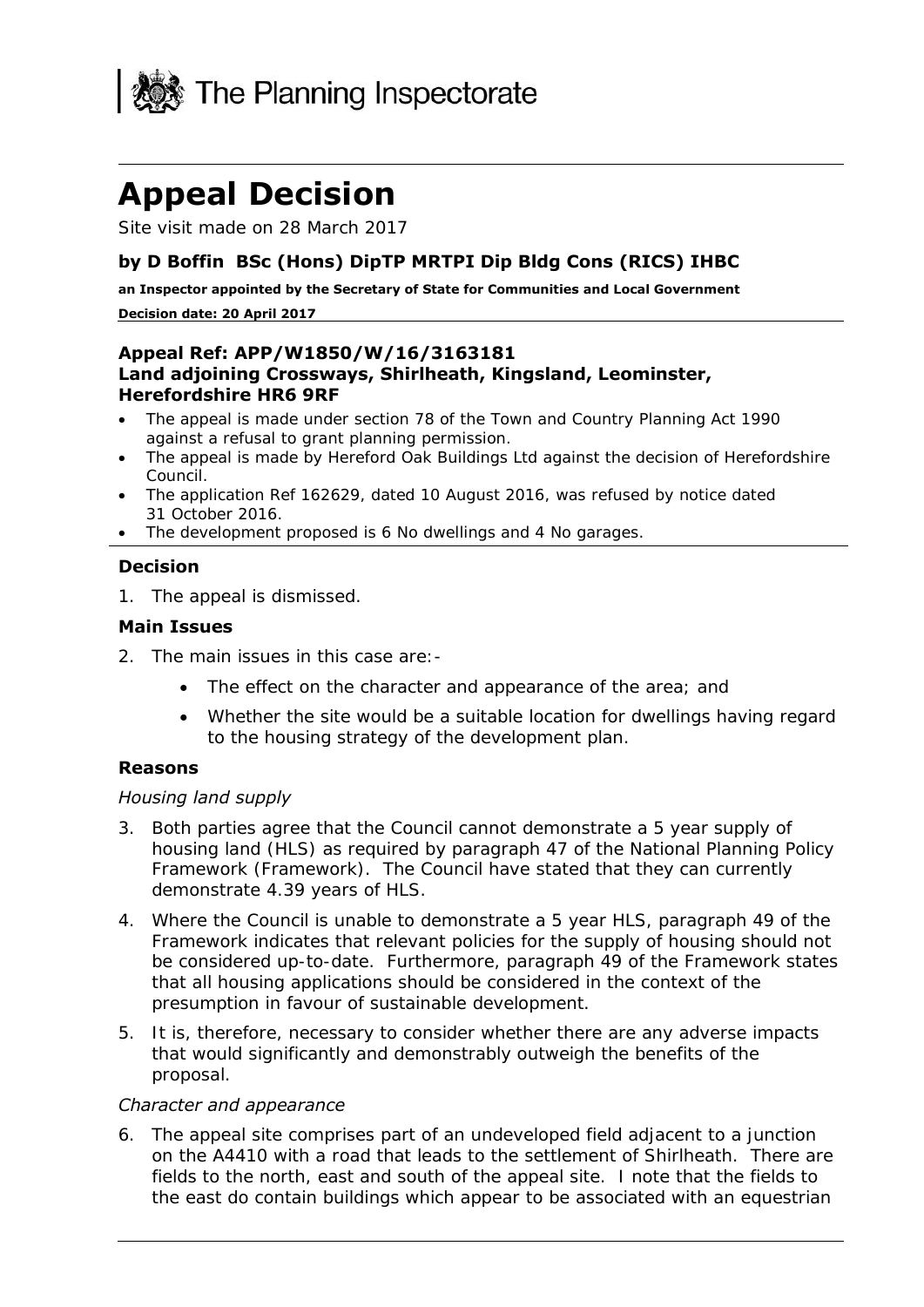use. A hedge exists on part of the frontage of the appeal site and there are hedges and mature trees on part of the southern boundary and the western boundary. There is metal estate type fencing on the corner of the site adjacent to the road junction. This is reflected on the opposite side of the road around the corner of the field to the south.

- 7. Both parties have drawn my attention to a previous appeal decision on this site.<sup>1</sup> I have taken this decision into account in my consideration of this appeal. However, I have not been provided with the full details of that case. The appellant has stated that a Landscape and Visual Impact Assessment (LVIA) was submitted together with a landscaping scheme, in support of the raised by the previous Inspector. The LVIA states that the site is within the Principal Settled Farmlands landscape type. It goes onto state that these are and small villages and hamlets. The LVIA distinguishes between the effect of the proposal on the landscape and visual receptors. planning application that is subject to this appeal, in order to address concerns settled agricultural landscapes of dispersed, scattered farms, relic commons
- the proposal on the landscape and visual receptors.<br>8. On approaching the site on the A4110 from either direction there are views views include nearby dwellings and some of the industrial units that are adjacent to the site. However, the industrial units are an appreciable distance from the A4110 and they are only partly visible above and through gaps in the boundary landscaping. There are individual dwellings adjacent to the A4110 an appreciable distance from the A4110 and they are only single storey in height. across the site into the surrounding countryside. I acknowledge that these but the row of dwellings which appears to indicate the entrance to Shirlheath is
- dwellings nearby, this does not significantly diminish the distinct rural character and agricultural nature of the appeal site. The site's contribution to the rural and its prominent location adjacent to the A4110 and the entrance to the 9. Consequently, even though there are industrial units adjacent to the site and landscape is reinforced by the views across it into the surrounding countryside settlement of Shirlheath.
- including the LVIA and fully appreciate that the landscape to which the appeal site belongs is not rare, or of exceptional quality, and that the site itself has no particular landscape or historic heritage designation. I acknowledge that the site is relatively small in percentage terms to the surrounding landscape but it is an integral part of the local landscape character. Furthermore, for the reasons stated above, I consider that the impact of the existing industrial units and dwellings on the landscape receptors is over emphasised. In my judgement, the development would introduce an overtly urban form of development on this prominent site. 10. I have given careful consideration to the appellant's landscape evidence,
- development on this prominent site.<br>11. One of the core principles of the Framework is that the intrinsic character and beauty of the countryside should be recognised. Building 6 new houses with associated infrastructure on the appeal site would lead to an erosion of that natural quality, and as a result, the proposal would cause landscape harm. This magnitude of change (and thus of harm) from a rural landscape of medium sensitivity to a housing development would, given the proposed mitigation and reflecting the presence nearby of the industrial units and dwellings, be moderate.

-

 $1$  APP/W1850/W/15/3129906 - 18 January 2016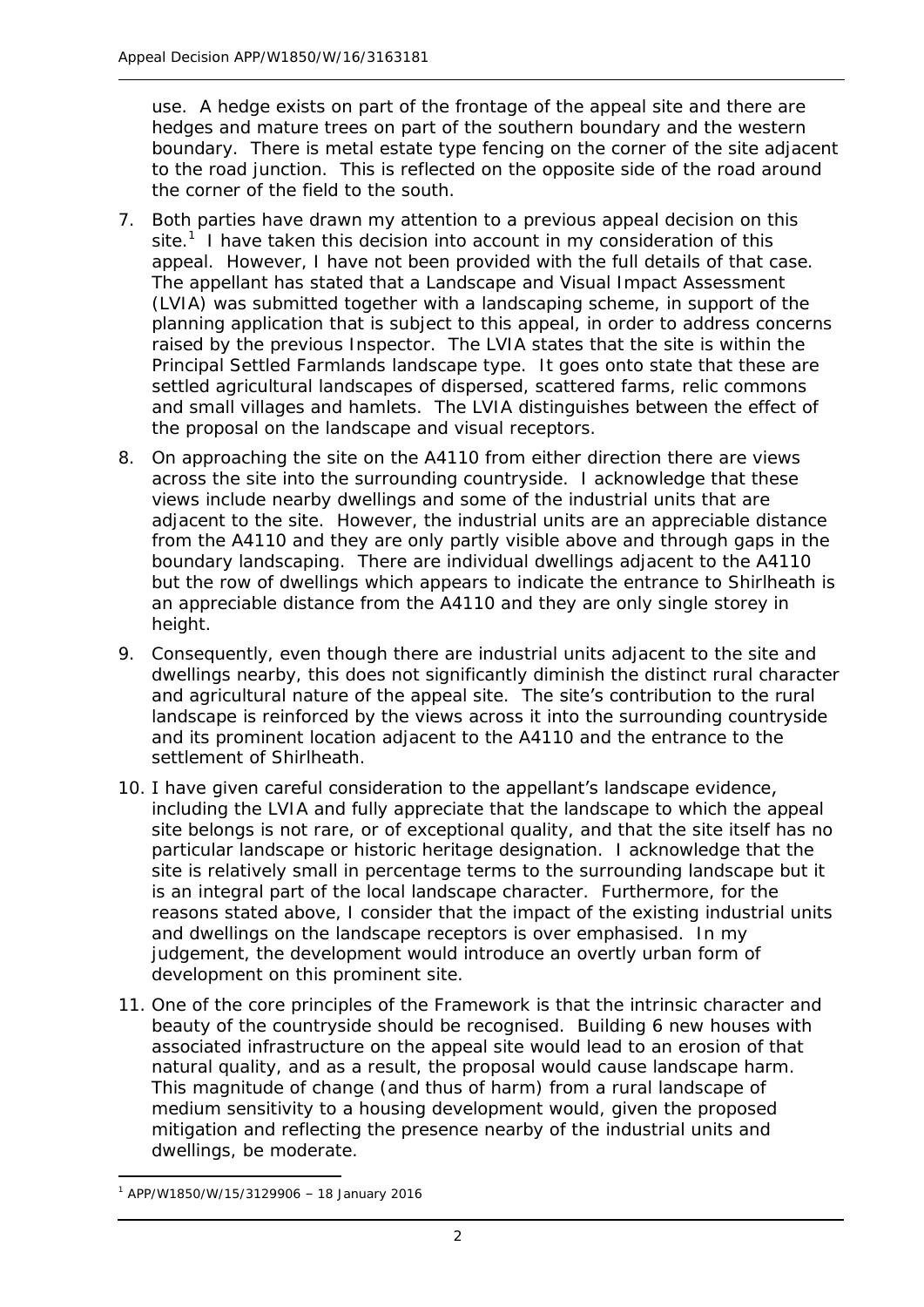- 12. In terms of the development's visual impact due to the topography and the hedgerows and trees in the existing landscape views of it would be restricted to a localised area. However, the development would be prominently seen from closer range views (LVIA Viewpoints/Photographs 1, 3, 4 and 5). In relation to viewpoints/photographs 1 and 4 the rural landscape is the predominant feature with existing built development having limited impact on the views. The proposal would introduce an urban form of development that would cause a very noticeable change in these views. I acknowledge that motorists, who would experience these views fleetingly, would have a low sensitivity to the change but the A4110 is a busy main road and as such a large number of motorists would be affected.
- for the occupiers of Shirl Heath Cottage would be high as the development would cause a significant change to the existing view. The dwellings would be clearly visible above the boundary hedge. Consequently, there would be a moderate to substantial adverse effect to views experienced by the occupiers of Shirl Heath Cottage. The proposed tree and hedge planting to the A4110 boundary would eventually have a modest softening effect but the houses 13. In relation to viewpoint/photograph 3 I consider that the magnitude of change would still be clearly visible above the hedge.
- 14. The proposal would significantly alter the view from viewpoint/photograph 5 with the introduction of built form with the attendant urbanising elements such as roads, driveways and gardens which would be visually jarring and would significantly change the experience of those using the footpath. The new 5 metre wide belt of woodland planting would eventually help to screen the development. However, there is no indication in the information before me as development. to the time that would lapse before it would effectively screen the
- development. 15. Moreover, the proposed additional tree planting within the existing hedge on the A4110 frontage and that in place of the estate railings would appear to be within the gardens of the dwellings. Consequently, the long term retention of those trees cannot be guaranteed and I have no detailed evidence before me in relation to the long term management arrangements for any of the boundary landscaping. As a result, I consider that the weight to be given to the mitigation proposed is limited. Notwithstanding my concerns about the proposed landscaping I acknowledge it could eventually help to provide additional screening to the industrial units.
- would appear to be sympathetic the vernacular of the surrounding area. However, the lack of harm in this respect is a neutral consideration. 16. I note that the materials and the architectural styling of the proposed dwellings
- 17. Taking into account all of the above I conclude that the development would have a moderately adverse effect on local landscape character and result in a the north of the site and the occupiers of Shirl Heath Cottage. On this basis I consider that the proposal would result in significant harm to the character and appearance of the area. It follows that the proposal would conflict with Policies LD1, SD1 and SS6 of the Herefordshire Local Plan Core Strategy (CS) which, in combination, seek to ensure that development respects local distinctiveness moderate to substantial adverse visual impact on the users of the footpath to and conserve environmental assets including the landscape.
- 18. Based on my reading of these policies they would not directly influence the supply of housing by restricting the locations where new houses may be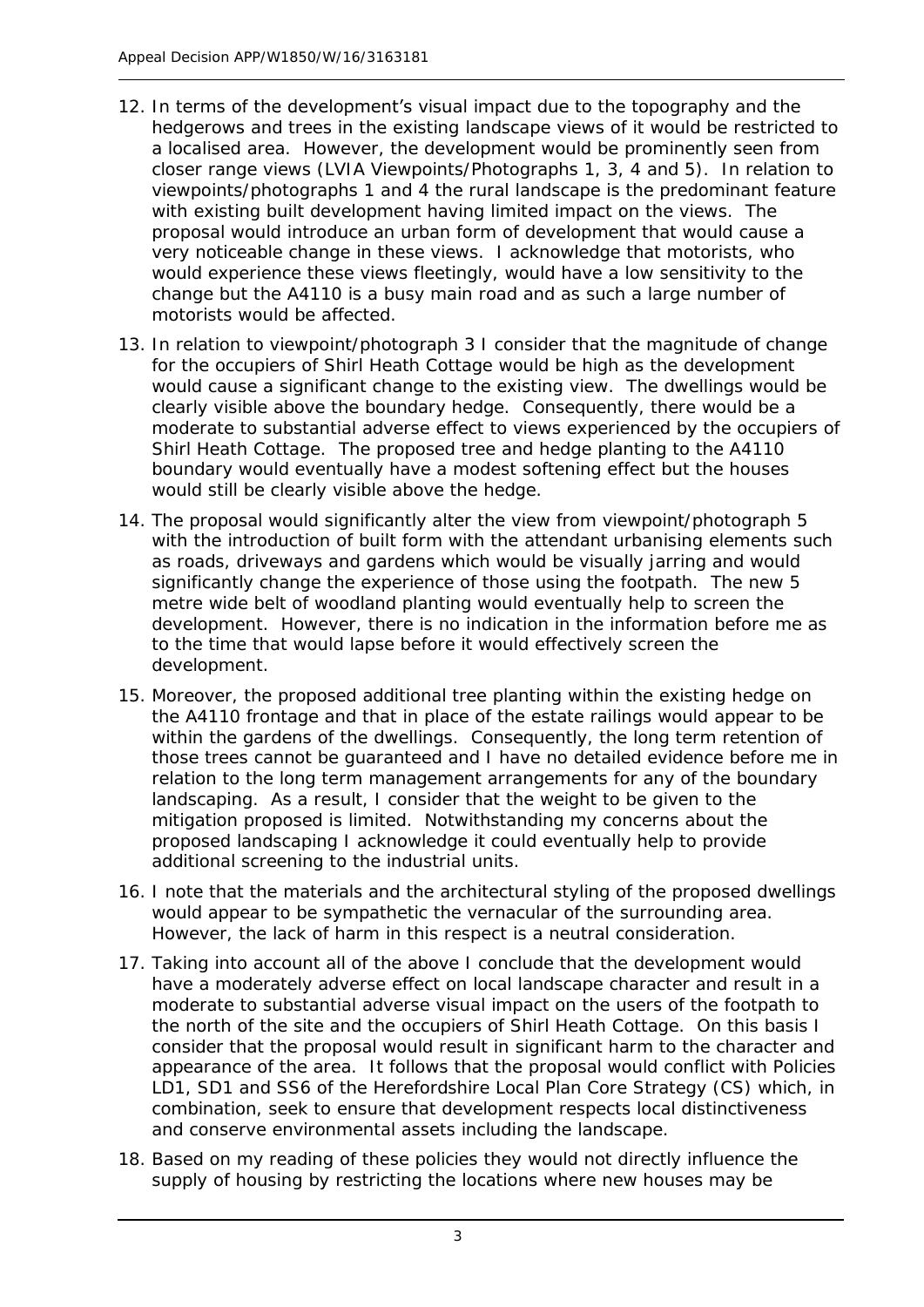developed. As such, I consider that they are not relevant policies for the supply of housing and should be considered up-to-date by reference to SD1 and SS6 are consistent with the Framework. Consequently, I afford them paragraph 49 of the Framework. Furthermore, I consider that CS Policies LD1, substantial weight in relation to paragraph 215 of the Framework.

# *Suitable location*

- 19. CS Policies RA1 and RA2 relate to rural housing distribution and housing in settlements outside Hereford and the market towns. CS Policy RA1 states that a minimum of 5,300 new dwellings will be provided with the plan period and scale of development. Shirlheath is a settlement where sustainable housing growth will be supported in or adjacent to by CS Policy RA2. The Inspector in the previous appeal found that *"Given its neighbouring position to other development in Shirlheath, it has the characteristics of being on the edge of the settlement and it therefore meets the requirements of CS Policy RA2"*. I find this persuasive in this case. that local evidence and environmental factors will determine the appropriate
- find this persuasive in this case. 20. However, as CS Policies RA1 and RA2 are relevant policies for the supply of housing they are considered to not be up-to-date with regard to paragraph 49 of the Framework. Nevertheless, the extent of the shortfall is not significant, that the housing strategy is flawed. As a result I consider that considerable weight can be attributed to these policies. the CS has recently been adopted and I have no evidence before me to indicate
- 21. The site is not within the proposed settlement boundary for Shirlheath under Policy KNDP 15 of the Kingsland Neighbourhood Development Plan – Resubmission Draft July 2016 (KNDP). The KNDP has been submitted for examination under regulation 17 and is therefore at an advanced stage of preparation. However, I am aware that there are unresolved objections to the settlement boundary and Policy KNDP15. The appellant has also drawn my settlement boundaries and housing policies that are within the KNDP. Consequently, and having regard to paragraph 216 of the Framework I consider that moderate weight can be given to this policy. attention to questions raised by the Examiner of the KNDP in relation to the
- 22. Whilst, the appeal site is not within the settlement boundary for Shirlheath defined by Policy KNDP 15 this policy conflict has reduced weight for the reasons outlined above. Furthermore, the appeal site would meet the requirements of CS Policy RA2. I note that the Council have referred to CS Policy SS7 which relates to addressing climate change in the first reason for refusal. However, as Shirlheath is determined to be suitable for housing by CS Policy RA2 it is to be considered as a relatively accessible location and the proposal would comply with CS Policy SS7.
- 23. Taking into account all of the above, I conclude that the appeal site is a suitable location for houses with regard to the housing strategy of the development plan.

# **Other Matters**

 24. The proposal would make a limited contribution to the local economy including the provision of construction jobs, some additional local spend and New Homes Bonus and Council Tax receipts. Six dwellings would be provided in an area where there is an acknowledged shortfall. Consequently, the proposal would